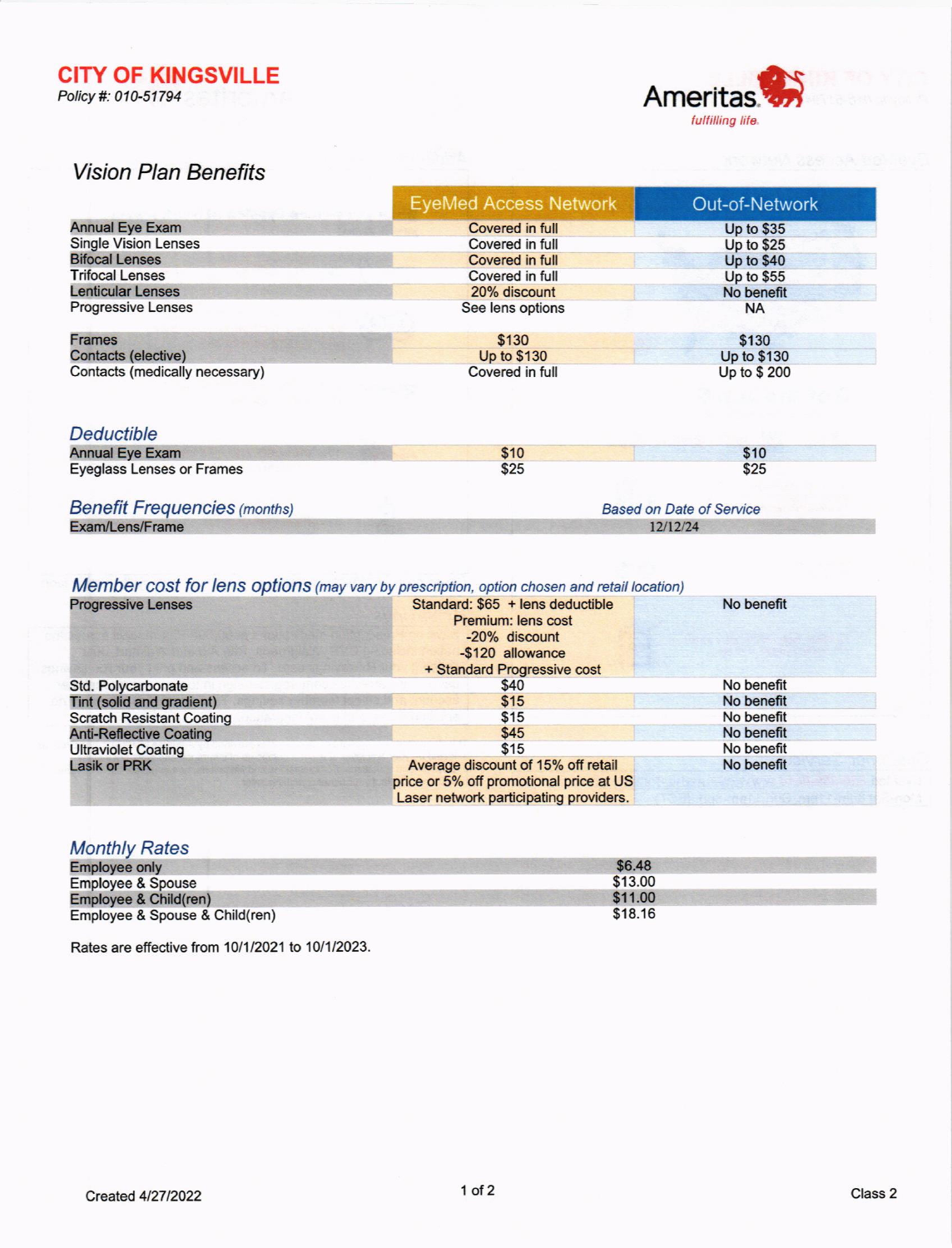**CITY OF KINGSVILLE** 

Policy #: 010-51794



# **EyeMed Access Network**



## **Customer Service**

EyeMed 866-289-0614 www.eyemedvisioncare.com Mon-Sat 8am-11pm, Sun 11am-8pm (EST)

#### **Additional Savings**

| When you visit an EyeMed network provider<br>you'll save: |                                                                                              |  |
|-----------------------------------------------------------|----------------------------------------------------------------------------------------------|--|
|                                                           | 20% off remaining frame balance                                                              |  |
|                                                           | 15% off remaining contact lens<br>balance and additional contacts<br>after benefit allowance |  |
|                                                           | 40% off non-covered complete<br>prescription glasses                                         |  |
|                                                           | 15% off LASIK and PRK laser<br>surgery retail price or                                       |  |
|                                                           | 5% off promotion price                                                                       |  |

Based on applicable laws, reduced costs may vary by doctor location

### **Rx Savings**

Save on Prescription medications at 60,000 Pharmacies across the nation including CVS, Walgreens, Rite Aid and Walmart. Just Present your Rx savings card. To access and print your Rx savings cards, visit ameritas.com, register/sign in to your secure member account and select member savings. This discount is offered at no additional cost and is not insurance.

This document is a highlight of plan benefits provided by Ameritas Life Insurance Corp. as selected by your employer. It is not a certificate of insurance and does not include exclusions and limitations. For exclusions and limitations, or a complete list of covered procedures, contact your benefits administrator.